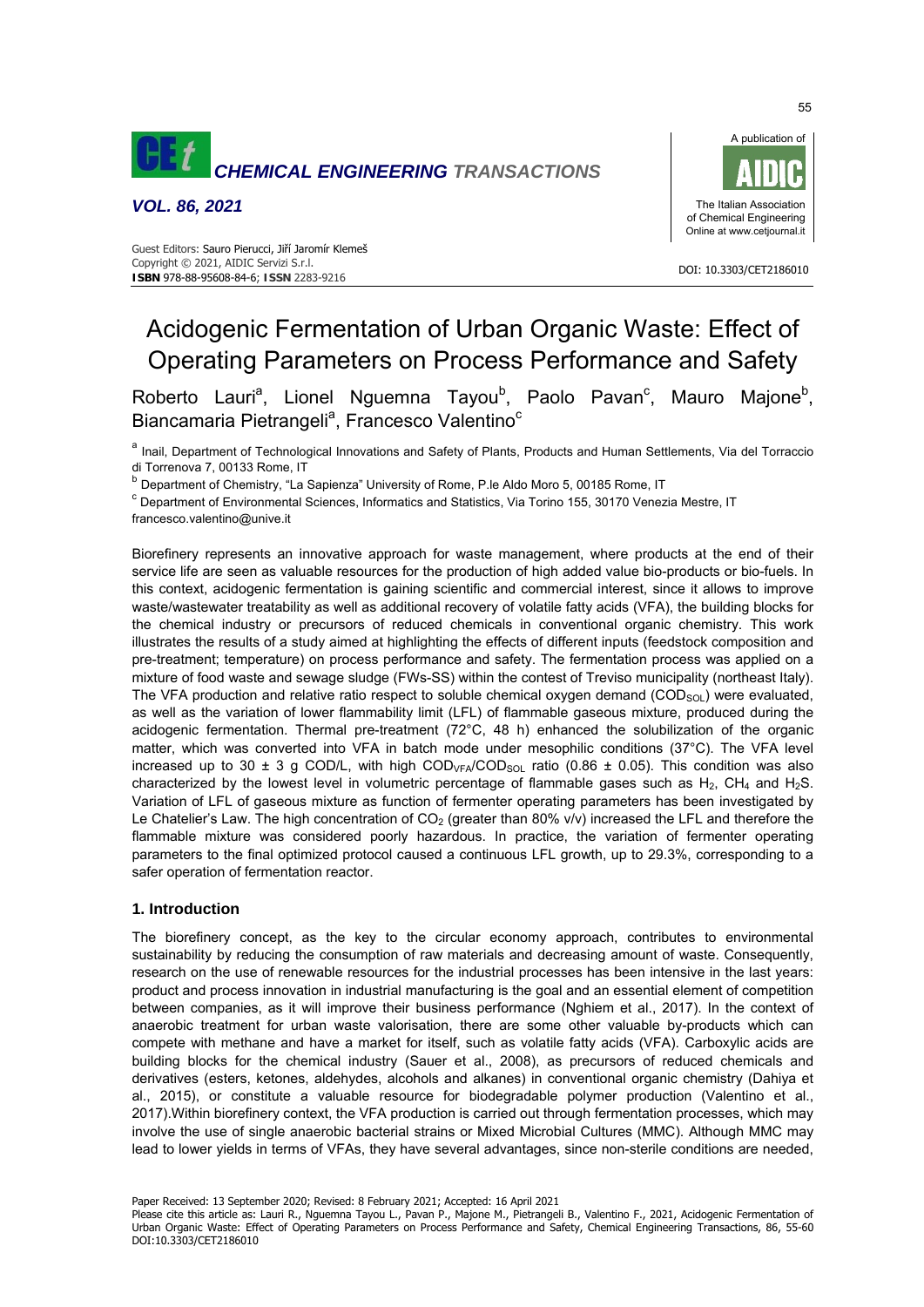and risk of contamination is decreased (Valentino et al., 2017). Process parameters and/or operating conditions such as temperature, pH, hydraulic retention time (HRT) and organic loading rate (OLR) may affect the fermentative activities of the MMC community in terms of VFA yield and distribution. Moreover, the production of other fermentation by-products, such as longer chain fatty acids, other carboxylic acids, alcohols and biohydrogen can be also driven by the chosen operating parameters/conditions in the fermentation process (Moretto et al., 2019). An update review focused the attention on the VFA production from food wastes (FWs), optimal candidates for the biorefinery processes as one of the most abundant organic substrates annually produced around the world (Strazzera et al., 2018). The authors evidenced that FWs present high organic matter content (100–150 g COD/L) and nitrogen and phosphorous concentrations (2-15 g/L and 0.5-1.0 g/L, respectively) which make them adequate for VFA. The analysis of the most promising pretreatments indicates that 0.5–3% HCl and  $H_2SO_4$  additions and thermal pre-treatment (140–170°C) increase the organic matter's solubilisation. The best operative conditions are a slightly controlled pH (6.0–7.0), short HRT (1–7 days), thermophilic temperatures and OLR of about 10 gTS/L d (Total Solids). For some of the applications requiring VFA, the composition of fermentation products is a critical aspect when proposing the valorisation of organic waste streams into VFA (Valentino et al., 2017). With particular emphasis on the urban scenario, FW and sewage sludge (SS) are the two major carbon sources which could be easily converted into

VFA (Valentino et al., 2019). This study is aimed at highlighting the effects of some process parameters on fermentation performance and safety aspects. The influence of these parameters is emphasized in terms of VFA production and variation of lower flammability limit (LFL) of flammable gaseous mixture, produced during the process. It has been demonstrated that VFA production is strictly connected with fermentation performance, whereas LFL has outcomes on process safety suggesting that the success of an industrial application is strongly dependent on performance and safety level improvement.

## **2. Materials and Methods**

The typical MMC technology utilized for biopolymer (polyhydroxyalkanoates; PHA) production is based on three main stages (Moretto et al., 2020). Firstly, the acidogenic fermentation of the organic substrate for the production of volatile fatty acids (VFA), which are the preferred substrate of PHA-producing microorganisms; then, two aerobic steps are necessary for a) the selection/enrichment of biomass (MMC) able to synthetize PHA (PHA-accumulators) and b) the final accumulation of PHA inside the cellular walls up to 50-60% on cell dry weight. In both aerobic stages, the C-source is the VFA-rich stream obtained in the first acidogenic fermentation step.

## **2.1 Acidogenic fermentation: operating parameters**

The role of acidogenic fermentation is the carbon conversion into VFA (as Chemical Oxygen Demand; CODVFA), and their accumulation in the liquid phase. For this purpose, it was considered fundamental to play on the COD<sub>VFA</sub>/COD<sub>SOL</sub> ratios which express the conversion rate of the organic substrate in preponderance towards the VFA (Valentino et al. 2017). The anaerobic fermentation was carried out in a 380 L Continuous Stirred Tank Reactor (CSTR) equipped with a mechanical stirrer, with a hydraulic retention time (HRT) of 5 days, organic loading rate (OLR) of 10-17 kg VS/m<sup>3</sup> d (Volatile Solids), and pH 4.5-5.5. The temperature (T) was controlled by means of a thermostatic jacket. Five operating conditions (Run 1-5) were performed as summarized in Table 1. The COD<sub>VFA</sub> concentration, COD<sub>VFA</sub>/COD<sub>SOL</sub> ratio and the composition of the gas mixture were monitored and quantified. The volumetric FWs-SS percentages were changed from Run 1 to following runs; the T was progressively decreased from Run 1-2 (55°C) to Run 3 (42°C) and Run 4-5 (37°C). Thermal pre-treatment was only applied in Run 5, before mesophilic fermentation. In each run, the process was considered sufficiently stable and under steady state after consistent VFA production was reached. No inoculum was used at the beginning of the process, since the FWs already contained fermentative consortia. COD, VFA as well as gaseous phase were analysed as reported in Micolucci et al. (2016).

| Run | Window time (d) | Feedstock             | T (°C) | Thermal pre-treatment OLR (kg $VS/m^3$ d) |           |
|-----|-----------------|-----------------------|--------|-------------------------------------------|-----------|
|     | $0 - 120$       | FWs 40-45%; SS 55-60% | 55     | -                                         | $15 - 17$ |
| 2   | 121 - 180       | FWs 30-35%; SS 65-70% | 55     | -                                         | $10 - 13$ |
| 3   | 181 - 250       | FWs 30-35%; SS 65-70% | 42     | -                                         | $10 - 13$ |
| 4   | $0 - 140$       | FWs 30-35%; SS 65-70% | 37     | -                                         | $10 - 13$ |
| 5   | 141 - 420       | FWs 30-35%; SS 65-70% | 37     | 72°C - 48 h                               | $10 - 13$ |

*Table 1: Feedstock composition and operating parameters of the five CSTR fermentation process*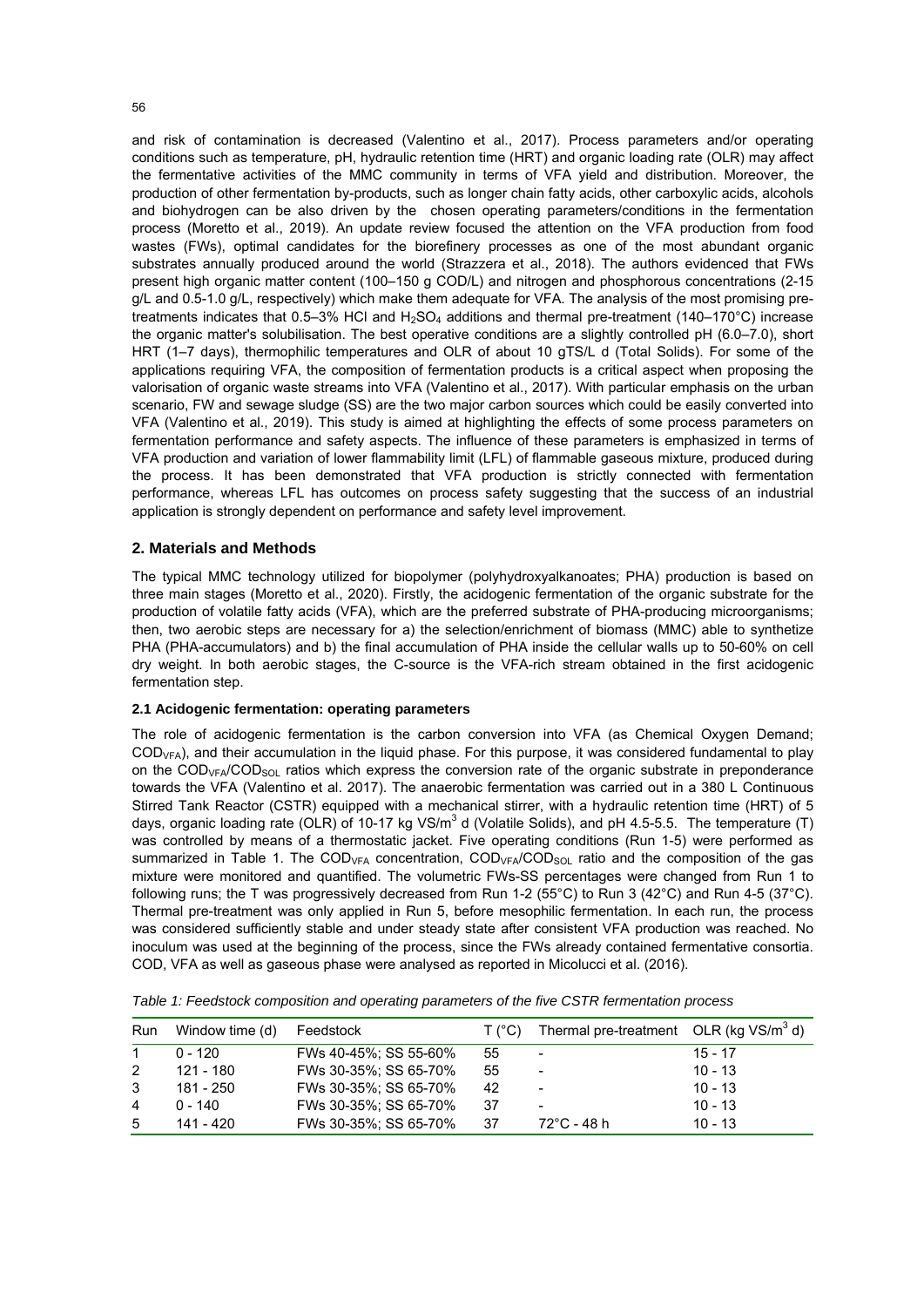#### **2.2 Explosive risk assessment and safety aspects**

The analysis has been focused to assess the creation of potentially explosive atmospheres in the CSTR. Explosion risk assessment is composed by specific steps (Molino et al., 2012), from the identification of hazardous properties of substances (e.g. flammability range) and the emission sources of flammable compounds to the identification of measures aimed at ensuring explosion safety. A potentially explosive atmosphere is generated by a mixture of air and flammable compounds (vapors, gases or dusts), which, after ignition, allows self-sustaining flames propagation. Hence, an explosive atmosphere represents a real problem if the three following conditions contemporaneously occur: a) presence of flammable compounds, having a concentration (in air) between lower flammability limit (LFL) and upper flammability limit (UFL); b) air presence; c) ignition sources presence (sparks, hot surfaces, etc.).

Even though the FWs-SS fermentation can produce a flammable gaseous mixture, it is important to highlight that the CSTR fermenter is an anaerobic reactor and therefore the formation of explosive atmospheres is extremely improbable because of oxygen absence. However, in order to guarantee a high safety level an oxygen monitoring needs to be continuously carried out. In the industrial plants exist several components (valves, flanges, pumps, compressors, etc.), which can become potential sources of release of flammable compounds in case of failure (Lauri et al., 2018). These releases could generate hazardous zones due to the presence of potentially explosive atmospheres. In accordance with Atex Directive 99/92/EC, the employer is obliged to classify the workplaces, where potentially explosive atmospheres could occur. Hence, the LFL is a crucial parameter for improving the safety level.

## **2.3 Calculation of the Lower Flammability Limit (LFL)**

Substances/mixtures flammability domain represents the concentrations range, in which a flammable mixture or compound can fire or explode in presence of an active ignition source. Two thresholds delimit such range: lower flammability limit (LFL) and upper flammability limit (UFL).In order to prevent fires and explosions a detailed knowledge of flammability range is required. Flammable compounds (hydrogen, methane, ethanol, etc.) are generally provided with safety data sheets, but, in case of flammable mixtures, the flammability data often are scarce or unavailable. Such limits can be estimate by experimental tests, which usually consume time and money and sometimes are impossible because of emergent requirements. In literature, in order to assess mixtures flammability limits some predictive models are available. In this study, the chosen model is the Le Chatelier's Law, which is widely used for its simplicity, fast application and effectiveness in estimating the flammability limits of gaseous mixtures (Mashuga and Crowl, 2000):

$$
LFL_{mixture}(%) = \frac{100}{\sum_{i=1}^{n} \sum_{i=1}^{x_i}}
$$
 (1)

Where:

$$
\bullet
$$
  $x_i$  is the volumetric percentage of flammable substance;

• LFLi is the lower flammability limit (expressed in volumetric percentage) of the single flammable compound.

The attention has been only focused on lower flammability limit for the following reasons: when flammable compounds concentrations are lower than LFL, the process is safer, because LFL represents the minimum concentration of vapor/gas in air below which the flame propagation will not occur in presence of an ignition source; on the other alarms triggered by gases detectors, solely depend on lower flammability limit.

## **3. Results and discussion**

## **3.1 Acidogenic fermentation and VFA production**

The first three runs were continuously conducted. The FWs content in the mixture was 40-45% v/v (Run 1) and it was maintained for 120 days (24 HRTs). The higher OLR (due to the higher FWs content) caused significant fluctuation of VFA concentration and lower conversion yield of COD<sub>SOL</sub> into VFA. VFA concentration and COD<sub>SOL</sub> were 23 ± 6 g COD<sub>VFA</sub>/L and 45 ± 8 g COD<sub>SOL</sub>/L), with a COD<sub>VFA</sub>/COD<sub>SOL</sub> ratio of 0.53 ± 0.11, meaning that a significant fraction of solubilized COD (or VS) was not converted into VFA. By decreasing the FWs content (Run 2), a more stable VFA production was observed, even with lower average value 21  $\pm$  3 g  $\text{COD}_{\text{VFA}}/L$ ; COD and VS conversion into VFA led to a higher  $\text{COD}_{\text{VFA}}/\text{COD}_{\text{SOL}}$  ratio of 0.64 ± 0.07 compared to Run 1. In Run 3, despite the lowest VFA level (19  $\pm$  1 g COD<sub>VFA</sub>/L), higher COD<sub>VFA</sub>/COD<sub>SOL</sub> ratio of 0.75  $\pm$ 0.06 was observed. The temperature of 42°C (lower kinetics compared to Run 1-2) and the synergistic effect of higher SS content (compared to Run 1) led to higher process stability in terms of performances fluctuations (VFA concentration and COD solubilization). The following two Runs 4-5 were conducted by maintaining lower FWs content (30-35% v/v) and applying mesophilic temperature of 37°C. In Run 5, a thermal feedstock pretreatment was performed in a separated tank. In both runs, the process showed stable performances and the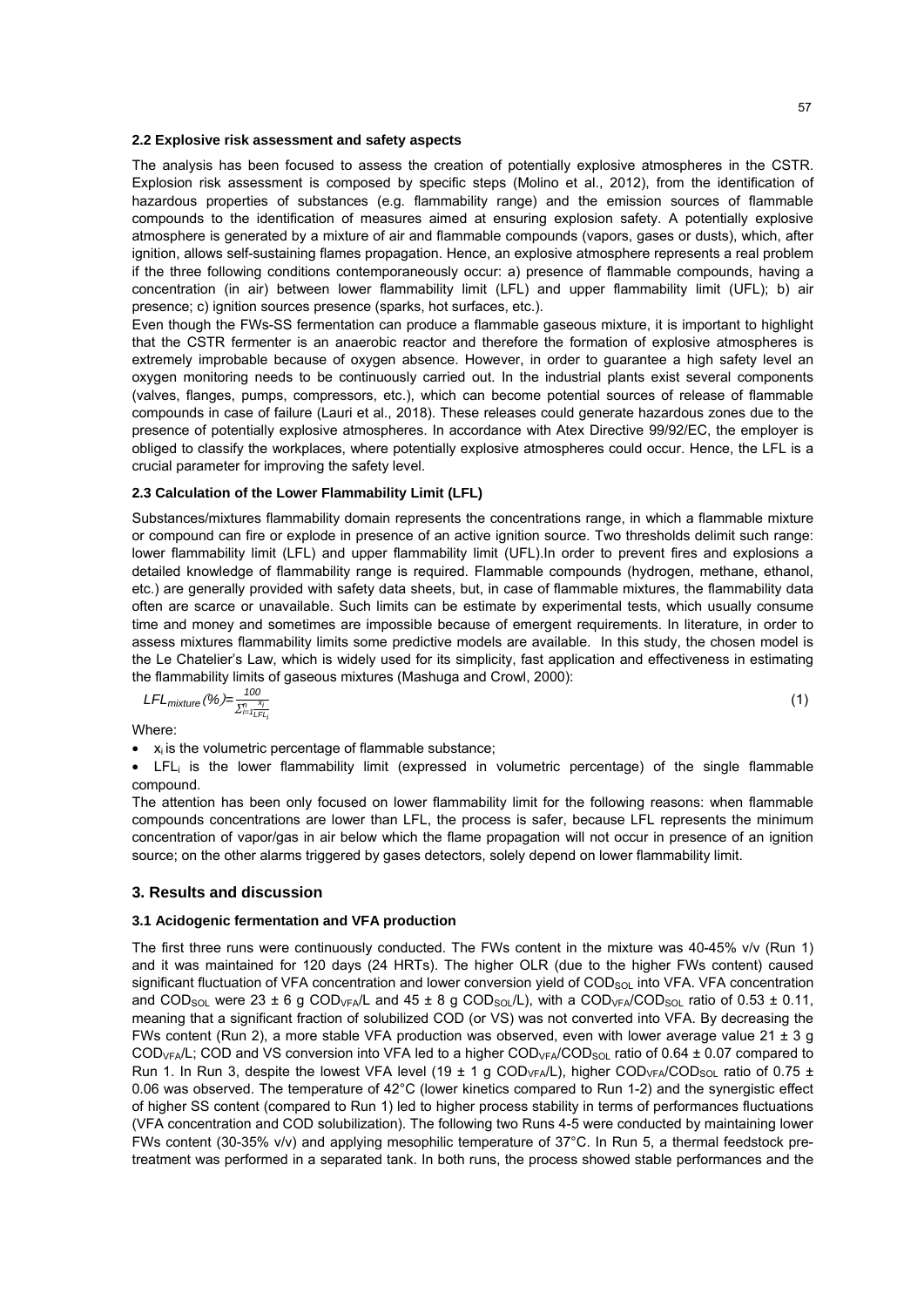pH maintained itself between 5.0 and 5.5, due to the biological sludge buffering capacity (Cabbai et al., 2016). Run 4 showed a stable VFA production, between 18 and 21 g  $COD<sub>VFA</sub>/L$ . The  $COD<sub>VFA</sub>/COD<sub>SOL</sub>$  ratio values fluctuated from a minimum of 0.65 up to 0.79. In practice, no substantial differences were observed in the acidification performances between Run 3 and Run 4. On the contrary, Run 5 was characterized by the highest VFA production and COD<sub>VFA</sub>/COD<sub>SOL</sub> ratio compared to all the previous runs. The average VFA concentration and  $\text{COD}_{\text{VFA}}/\text{COD}_{\text{SOL}}$  ratio were equal to 30 ± 3 g  $\text{COD}_{\text{VFA}}/\text{L}$  and 0.85 ± 0.05 respectively.

From the VFA-rich stream utilization perspective, Run 5 showed optimum results and it proved the crucial role played by the thermal pre-treatment stage before mesophilic fermentation. Recent studies (Moretto et al., 2019) have demonstrated similar outcomes in a bench-scale fermentation test on similar urban waste mixture: high COD and VS solubilization following by remarkable acidification can be achieved by applying thermal pretreatment and alkaline fermentation (pH 9).

#### **3.2 Flammable gases classification and calculation of LFL of gaseous flammable mixture**

Acidogenic fermentation of FWs-SS feedstock produced a flammable gaseous mixture, which is composed by hydrogen (H<sub>2</sub>), methane (CH<sub>4</sub>), hydrogen sulfide (H<sub>2</sub>S) and carbon dioxide (CO<sub>2</sub>). Apart from CO<sub>2</sub> (inert gas), flammable gases (H<sub>2</sub>, CH<sub>4</sub> and H<sub>2</sub>S) belong to category 1A reported in regulation (CLP) n°1272/2008 EC, and they have a LFL expressed in volumetric percentage (4.0%, 4.4% and 3.9% respectively for H<sub>2</sub>, CH<sub>4</sub> and H<sub>2</sub>S). Indeed, the most hazardous substances/mixtures are characterized by low LFL and large flammability range. An effective improvement of safety level has been achieved by optimizing the fermentation process conditions (in terms of VFA production). In fact, variation of LFL of gaseous mixture as function of fermenter operating parameters (Runs 1-5) has been investigated by Le Chatelier's Law.

The following Figure 1 shows the gaseous mixture composition in the five performed CSTR runs. The  $H_2$ production seemed to be negatively affected by the mesophilic temperature and lower FWs content in the mixture in accordance with a previous study (Micolucci et al., 2016); similar trend was observed also for H<sub>2</sub>S. Both gases exhibited the highest content (%, v/v) in Run 1, with higher FWs content and T: 14.7 ± 0.4 % and 0.5  $\pm$  0.02 % for H<sub>2</sub> and H<sub>2</sub>S respectively. Run 5 exhibited more variability in the percentage for both gases but the lower average content (10.2  $\pm$  0.8 H<sub>2</sub> % and 0.04  $\pm$  0.01 H<sub>2</sub>S %) contributed to the improvement of the safety level. On the contrary, CH<sub>4</sub> level seemed to be more abundant under mesophilic T, in the fermentation trials conducted with lower amount of FWs in the feedstock:  $4.8 \pm 0.5$  % and  $3.9 \pm 0.4$  % were the average CH<sub>4</sub> content (v/v) in Run 3 and Run 5. The trend of CH<sub>4</sub> percentage is in contrast to H<sub>2</sub> and H<sub>2</sub>S trends and they differently affected the safety level of the fermentation process.



*Figure 1: Composition of the gas mixture in the acidogenic CSTR fermenter for the five runs* 

The different gas phase composition and the LFL (%) calculated for each fermentation trial are reported in Table 2. Run 1 can be considered the starting point, at which the LFL was the lowest and equal to 22.5%. Run 2 was characterized by a decrease of the FWs. This led to an increase of LFL (a growing amount of flammable mixture is required for the ignition) to 26.3%, because flammable gases (mainly  $H_2$  and CH<sub>4</sub>) concentrations decreased and  $CO<sub>2</sub>$  concentration increased. Switching to mesophilic T (Run 3-4-5), H<sub>2</sub>S concentration was extremely low or absent (0.04-0.06 %), with one order of magnitude lower than levels achieved under thermophilic conditions. This evidence contributed to the increase of the safety related to the fermenter. Run 3 was extremely similar to Run 2 for LFL value (27%) due to opposite effects: the decrease of  $H<sub>2</sub>$  (from 12.6 to 10.4%) and  $H<sub>2</sub>S$  (from 0.5 to 0.06%), and the increase of CH<sub>4</sub> (from 2.4 to 4.8%) concentrations. Run 4 and 5 were characterized by the maximum concentration of  $CO<sub>2</sub>$  (roughly 85%), even though H<sub>2</sub> and CH<sub>4</sub> concentrations were different. In Run 4, higher H<sub>2</sub> concentration was observed (12.1%), whereas Run 5 exhibited higher CH4 level (3.9%). In practice, both gases had opposite effects and caused an exiguous increase of LFL from Run 4 (28.7%) to Run 5 (29.1%). As a general consideration, the large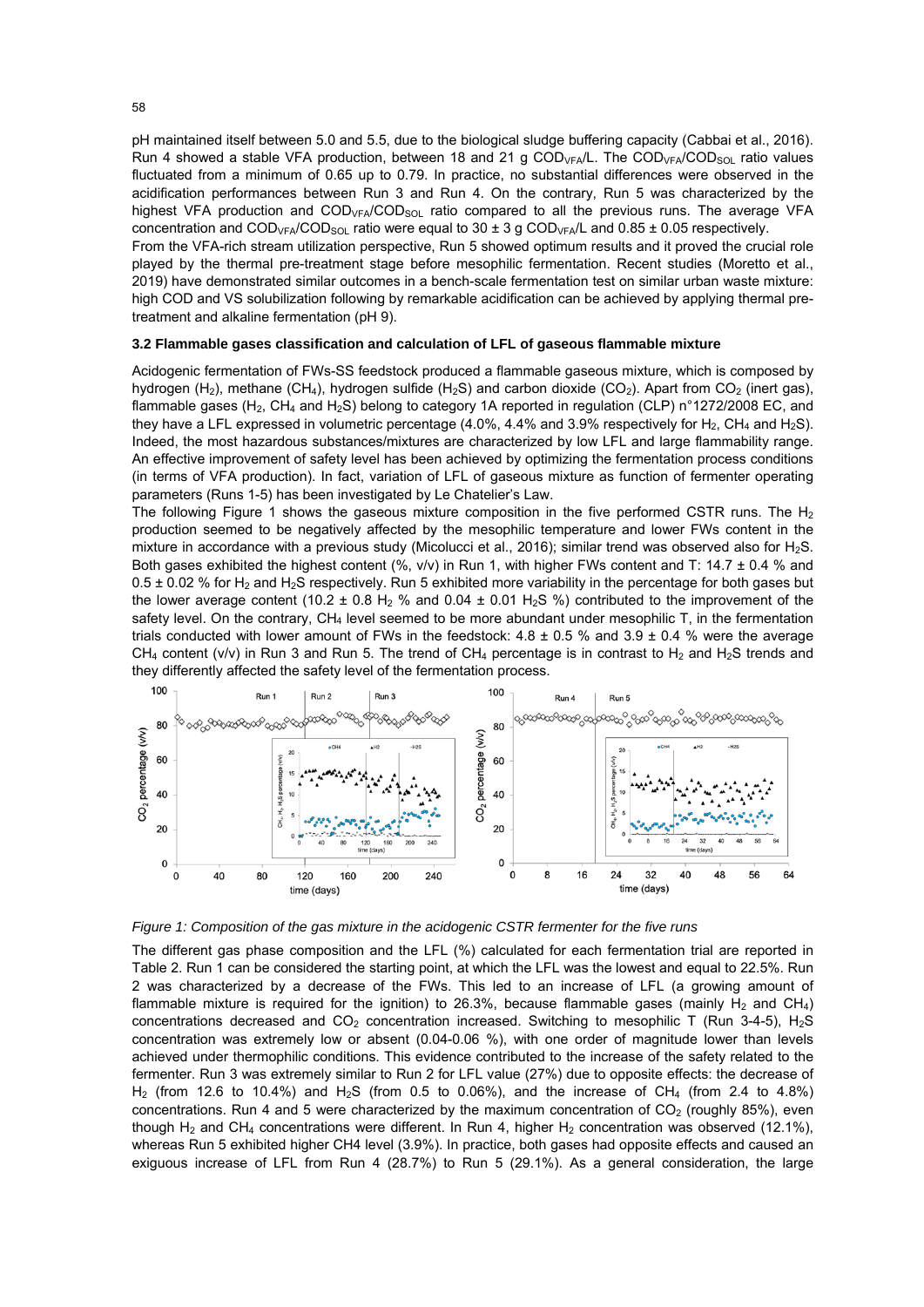concentration of  $CO<sub>2</sub>$  (always greater than 80% v/v) contributed to have particularly high LFL, in accordance with other literature data where the presence of 25%  $CO<sub>2</sub>$  and the CH<sub>4</sub>/H<sub>2</sub> ratio of 10/1 mixture did not cause explosions (Ma et al., 2010). In addition, variation of fermenter operating parameters caused a continuous LFL growth, which corresponded to a safer process operation. Run 1 was the most hazardous scenario, being characterized by the lowest LFL (highest  $H_2$  and lowest  $CO_2$  concentrations). Run 5, which corresponded to optimized acidification condition, was the less hazardous scenario (highest LFL), which was generated by an extremely high  $CO<sub>2</sub>$  and the lowest H<sub>2</sub> concentration. Therefore, it is important to highlight that the optimization of fermenter operating conditions has improved both fermentation performance (in terms of VFA production) and safety level. The T decrease had also positive outcomes in terms of fermentative process safety, because it caused a LFL increase. The variation or increase of LFL from one Run to another was extremely correlated to the change of T and gas distribution. The highest LFL increase (almost 17%) was detected from Run 1 to Run 2 ( $H_2$  and CH<sub>4</sub> concentrations decreased and CO<sub>2</sub> concentration increased), whereas the other variations did not exceed 6.3%. This was due to the following phenomena: low variation of  $CO<sub>2</sub>$  concentration (it did not exceed 1.2%) and balanced opposite trend of  $H_2$  and CH<sub>4</sub> concentration.

| Run         | CO <sub>2</sub> (%) | $CH_4 (%)$    | $H_2(%)$       | $H_2S(%)$       | LFL(%) |  |
|-------------|---------------------|---------------|----------------|-----------------|--------|--|
| $\mathbf 1$ | $81.1 \pm 0.9$      | $2.9 \pm 0.6$ | $14.7 \pm 0.4$ | $0.50 \pm 0.02$ | 22.5   |  |
| 2           | $84.3 \pm 0.9$      | $2.4 \pm 0.4$ | $12.6 \pm 0.5$ | $0.40 \pm 0.01$ | 26.3   |  |
| 3           | $84.0 \pm 0.7$      | $4.8 \pm 0.5$ | $10.4 \pm 0.4$ | $0.06 \pm 0.01$ | 27.0   |  |
| 4           | $85.0 \pm 0.8$      | $2.0 \pm 0.3$ | $12.1 \pm 0.5$ | $0.04 \pm 0.01$ | 28.7   |  |
| 5           | $84.9 \pm 0.6$      | $3.9 \pm 0.4$ | $10.2 \pm 0.8$ | $0.04 \pm 0.01$ | 29.1   |  |

| Table 2: Gas phase composition in the acidogenic fermenter and related LFL |  |  |  |
|----------------------------------------------------------------------------|--|--|--|
|                                                                            |  |  |  |

**3.3 Safety aspects of the acidogenic fermentation reactor** 

Though the formation of potentially explosive atmospheres is extremely improbable in the fermentation reactor, some technical recommendations have to be adopted to ensure an adequate safety level: monitoring  $O_2$ ,  $H_2$ , CH<sub>4</sub> and H<sub>2</sub>S concentrations in gas phase in order to avoid the flammability field of gaseous mixture; avoid air and/or ignition sources in the fermenter. Furthermore, in order to ensure a continuous  $O<sub>2</sub>$  and flammable substances monitoring, the duplication (or triplication) of sensors and control apparatus is recommended. Gases detectors need to have specific qualifications (explosion-proof and intrinsically safe) and to be characterized by high sensitivity, long term stability and fast response. A flammable gas detector can be used to trigger alarms if a specified concentration of the flammable mixture is exceeded. If a specified mixture concentration or set point is exceeded, the detection system must trigger an alarm. The alarm should not stop or reset unless a deliberate action is taken. The alarm should be both audible and visible. The detector needs to be set to a low level in order to ensure the health and safety of the workers, but also at high enough level to prevent false alarms. Hence, it is recommended to set two alarm levels: low-level alarm and high-level alarm. The low-level alarm can act as a warning of a potential problem requiring investigation and it should be set as low as practicable, preferably no higher than 10-15% of gaseous mixture LFL. The high-level alarm can trigger an emergency response such as evacuation or shutdown and it should be no more than 50% LFL. An increase of pressure (P) inside the fermenter, due to an excessive heat exchange or failure of valve and T-control system, can also lead to explosive risks. The pilot CSTR utilized in this work was equipped with a hydraulic seal for preventing dangerous overpressures. In case of a full-scale plant design, it is recommended to install safety valves (SV; in duplicate) against overpressures since it allows to decrease the P inside the fermenter in a shorter time compared to the hydraulic seal. SV operation pressure must be lower than fermenter design P in order to preserve its structural resistance. Because of the formation of a flammable gaseous mixture in the fermenter, it is recommended that the SV vent is conveyed to a blowdown tank, in which nitrogen has to be injected to avoid the possible creation of explosive atmospheres. In order to avoid the possible explosive mixtures ignition, all devices and meters (T, P and level transmitters, etc.) have to be certified for use in potentially explosive atmospheres, according to Directive 2014/34/EU.

## **4. Conclusions**

The VFA production from FWs-SS as renewable feedstock of urban origin, has been extensively demonstrated at pilot scale under different process conditions. FWs content below 40% v/v in the mixture ensured more stability in the acidification process performed without pH control whereas higher FWs content led to higher but not constant VFA production with a serious problem in terms of process management and control. The feedstock thermal pre-treatment associated to the mesophilic fermentation was the best compromise for a stable and sufficiently high VFA production from the solubilized organic matter. From the